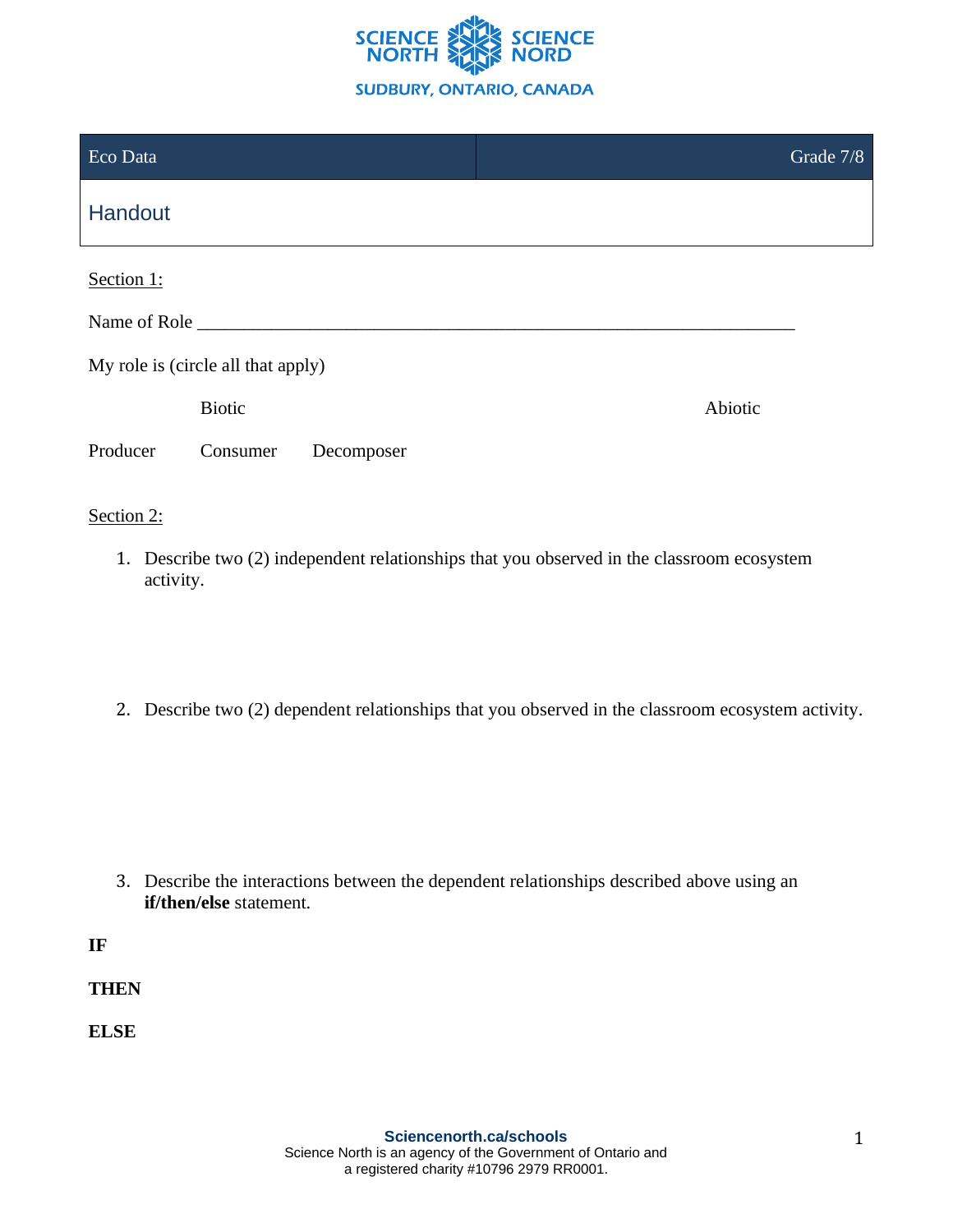

4. Identify the following relationships as independent or dependent:

|                                                                                                              |            | A pine beetle lays eggs under tree bark AND A mushroom decomposes a dead tree    |  |  |  |  |
|--------------------------------------------------------------------------------------------------------------|------------|----------------------------------------------------------------------------------|--|--|--|--|
|                                                                                                              |            | Is this relationship independent or dependent? _________________________________ |  |  |  |  |
| A bat eats mosquitoes                                                                                        | <b>AND</b> | A moose drinks water from a stream                                               |  |  |  |  |
| Is this relationship independent or dependent? _________________________________                             |            |                                                                                  |  |  |  |  |
|                                                                                                              |            | Grass needs sunlight to grow AND Tall grass provides camouflage for mice         |  |  |  |  |
| Is this relationship independent or dependent? _________________________________                             |            |                                                                                  |  |  |  |  |
| 5. Describe the following events using IF/THEN conditional statements<br>Frogs need water to lay their eggs. |            |                                                                                  |  |  |  |  |
| IF                                                                                                           |            |                                                                                  |  |  |  |  |
| <b>THEN</b>                                                                                                  |            |                                                                                  |  |  |  |  |
| Flying squirrels nest in trees.                                                                              |            |                                                                                  |  |  |  |  |
| IF                                                                                                           |            |                                                                                  |  |  |  |  |
| <b>THEN</b>                                                                                                  |            |                                                                                  |  |  |  |  |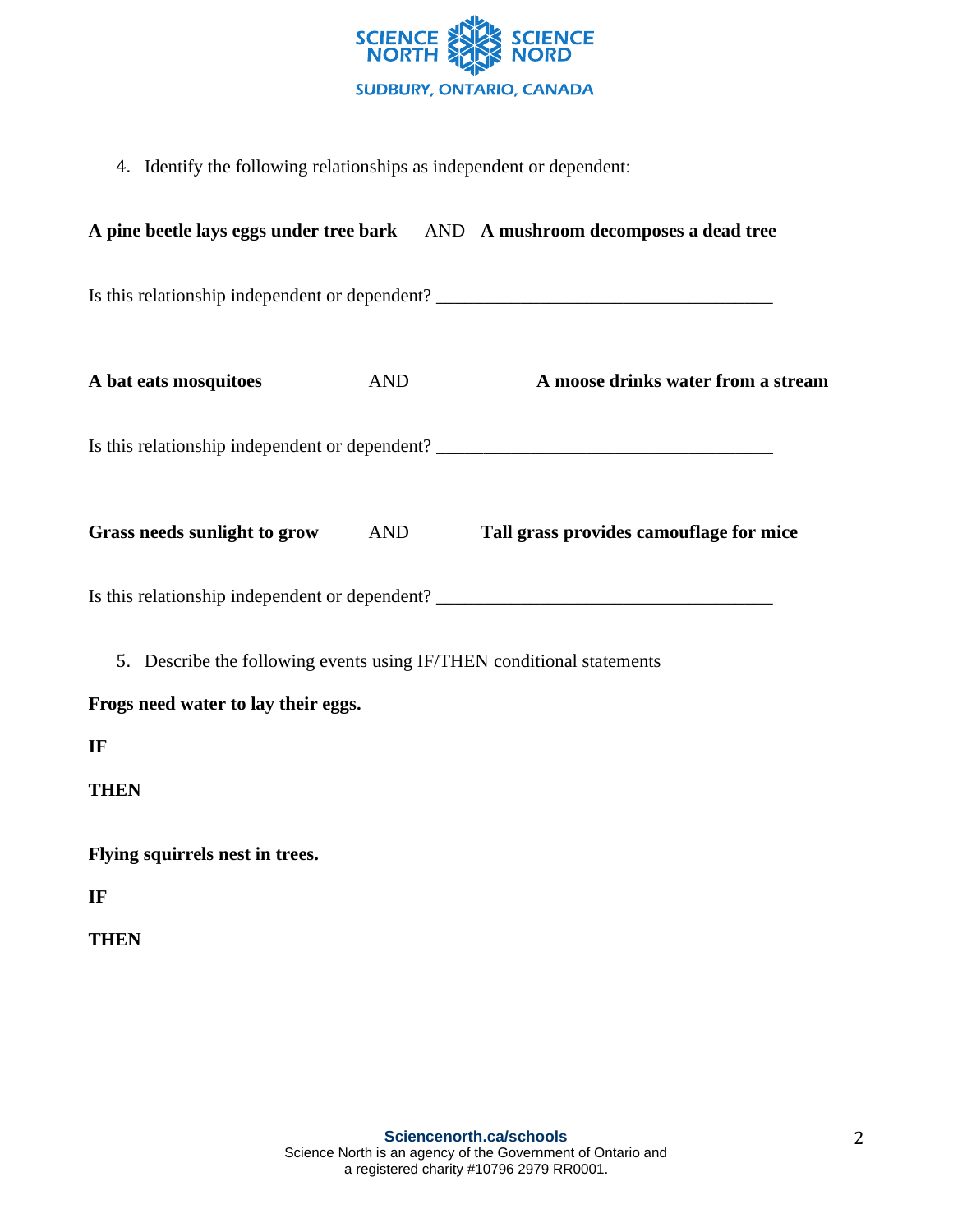

6. Describe the following dependent events using IF/THEN/ELSE statements

## **Frogs need water to lay their eggs.**

**IF**

**THEN**

**ELSE**

**Flying squirrels nest in trees.**

**IF**

**THEN**

**ELSE**